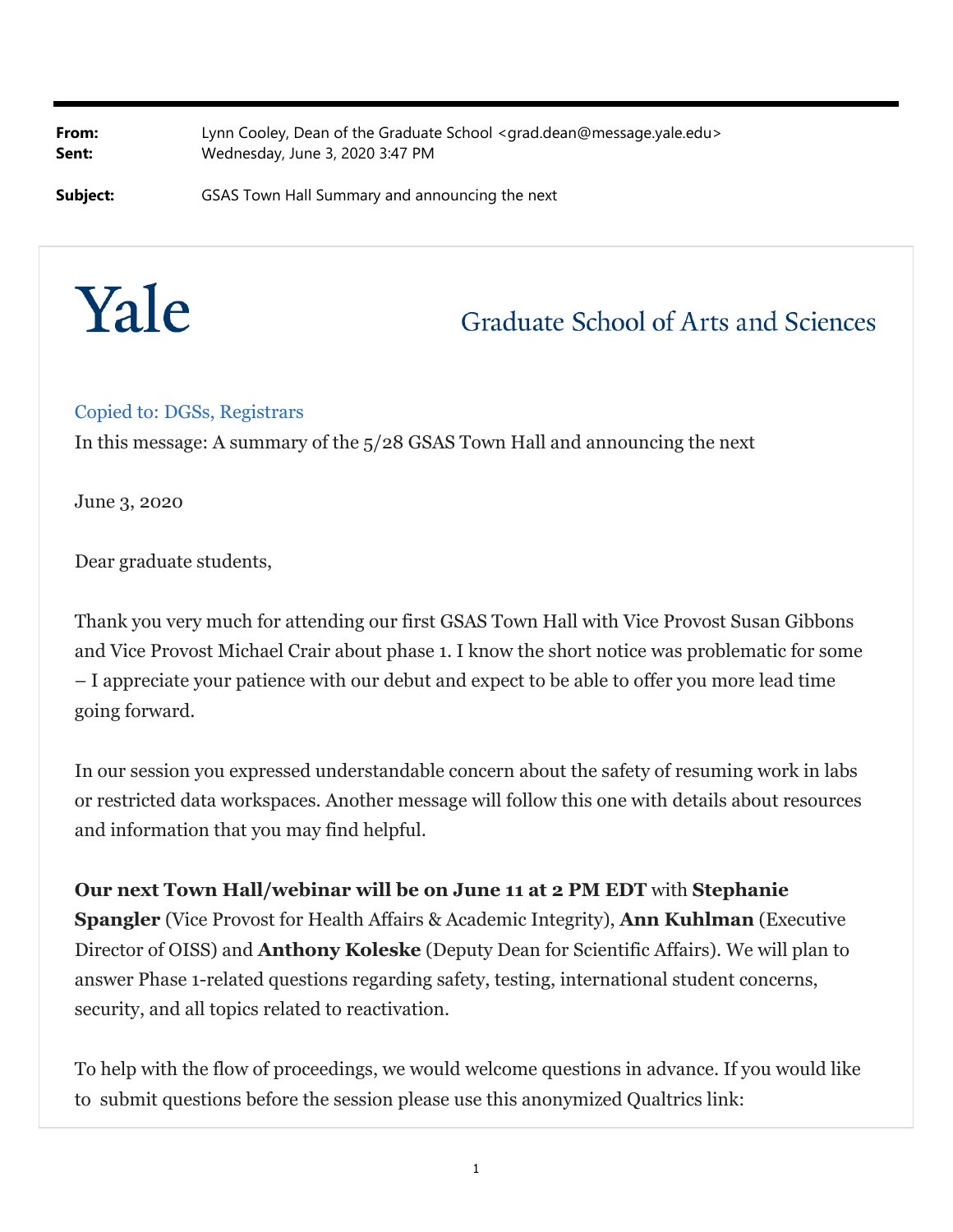https://yalesurvey.ca1.qualtrics.com/jfe/form/SV\_3OTQ4GCrtsn7PDL

## **To summarize the discussion from Thursday 5/28:**

**Dean Cooley (LC)** introduced the session with the recent news that the Governor of Connecticut announced that all criteria for Phase 1 has been met. This means that as of June 1, critical research may resume at universities and students working on approved projects in laboratories or other places where restricted data may be held. If you can work from home, we are to continue doing so. If you have been invited to return to your workplaces, safety protocols will be in place not limited to social distancing, enhanced cleaning, masks, and other measures. Our goal is to make resuming research as safe as going to the grocery store.

**Vice Provost Michael Crair (MC)** reviewed the efforts taken to structure campus reactivation. Labs will receive authorization to begin in the next several days.

PIs are required to submit applications and safety plans for approval. They should share these plans with you.

**Vice Provost Susan Gibbons (SG)** chairs the committee specifically on humanities and social science research. She said that humanities and social sciences students working with restricted data that can only be accessed on campus have to apply to return just as students/trainees in the laboratories.

SG is working on how to carefully reopen libraries in phase 1. Scan-and-demand will be first. You will be able to request books from Sterling, Bass and off-campus storage and then pick them up in the Thain Café next to Bass. Requested books will be held for a decontamination period of 36 hours and then placed in paper bags for you to retrieve. For now, there will be no book recall.

## **Important take-aways:**

There is no pressure to return to your work in the lab or with restricted data elsewhere on campus if you do not feel safe doing so. If you encounter pressure of any sort, we will help you. Start by talking with someone in your department – a DGS, adviser, or department director. If you are concerned about repercussions, you may contact Michelle.Nearon@yale.edu who will help you navigate what we know can be a difficult or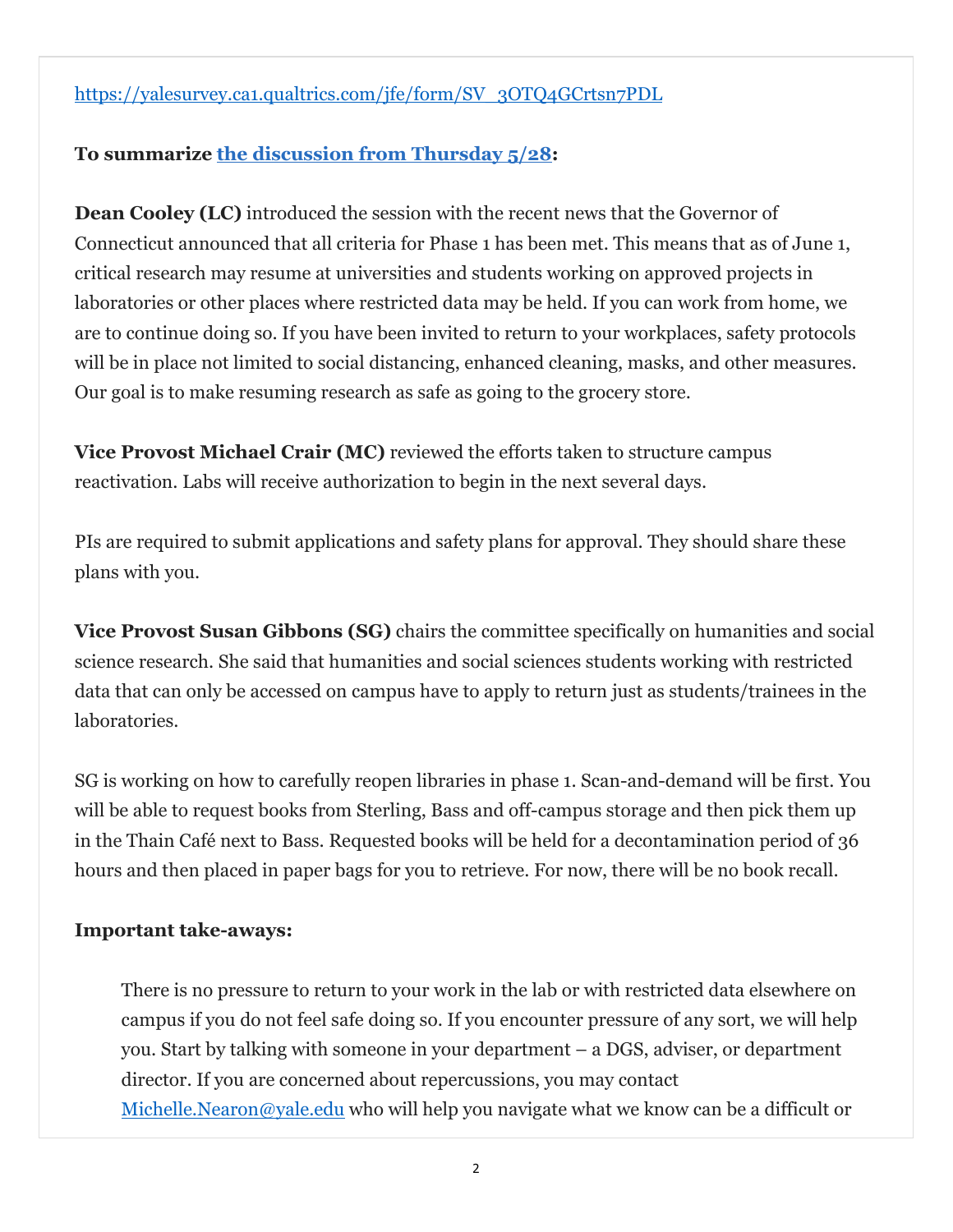awkward situation.

There were many questions about testing in terms of availability, frequency and contact tracing. We have answered as many as possible as you can see in the attached Q&A transcript. Testing is now available to anyone already on campus or anyone returning to campus. However, it is important to remember that testing can only indicate whether a person is infected in the moment they are swabbed. As this can change quickly, the best defense is in the basics: handwashing, mask-wearing, and social distancing. We hope to be able to answer more testing-related questions in our next Town Hall, which will be on June 11 at 2 PM EDT.

Shuttles are back online this week. West Campus, Orange and Blue lines are functional at 25% capacity. Yale parking lots and garages are free for now.

We will have more information about teaching fellows as we advance into the summer.

Please gather your remaining questions and submit them in advance for the next webinar session. I look forward to talking with you next week.

Sincerely,

Lynn Cooley Dean, Graduate School of Arts and Sciences C.N.H. Long Professor of Genetics Professor of Cell Biology and of Molecular, Cellular & Developmental Biology

<u>(ဝါ</u>

Copyright © 2020 Yale University • All rights reserved Graduate School of Arts and Sciences